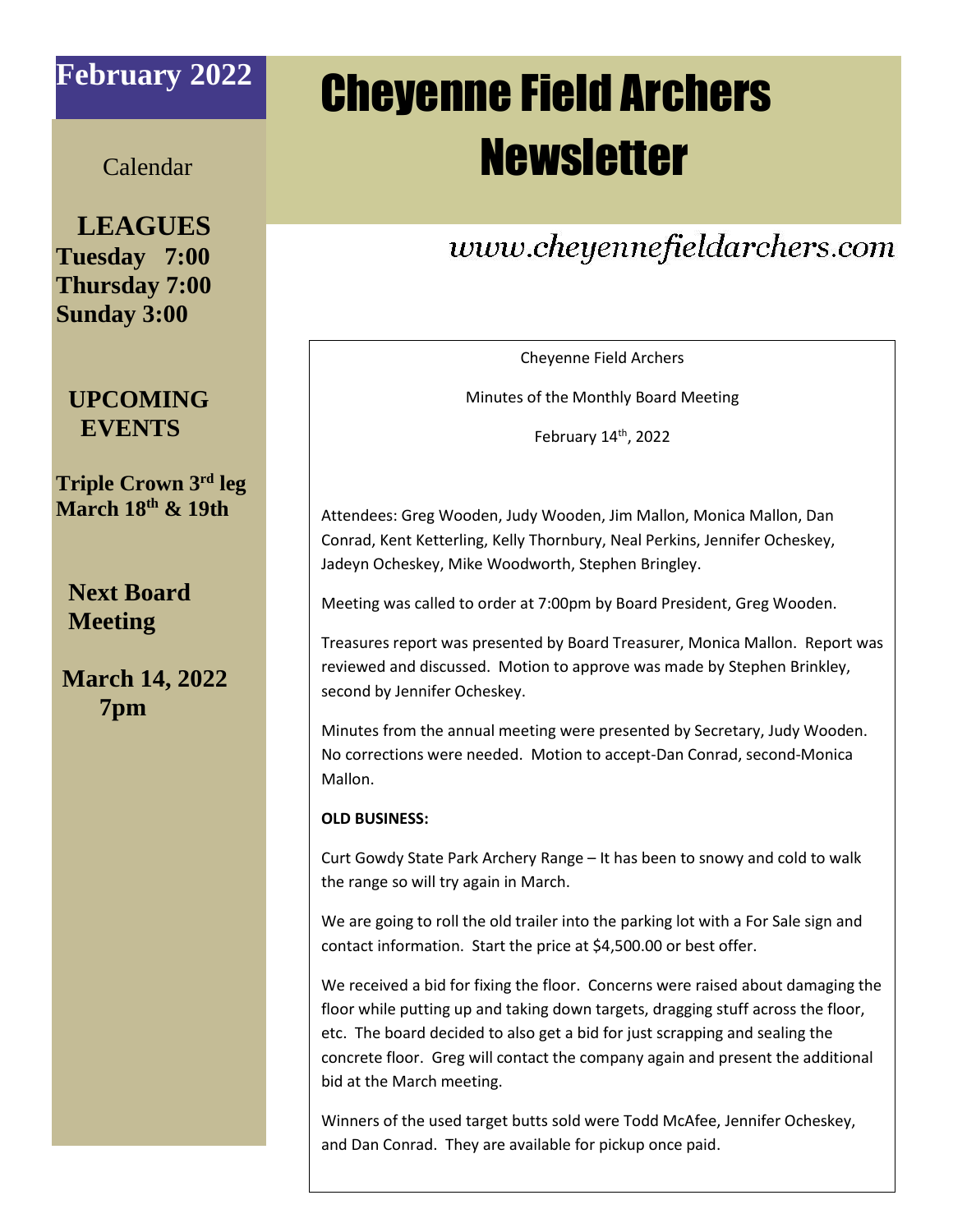#### **NEW BUSINESS:**

Stephen Brinkley from the Veterans Help Foundation approached the board about helping with an event they are hosting June 18<sup>th</sup> from 10:00am to 6:00pm. They would like to borrow 3D targets for shooting competitions during the event. We would need volunteers to help during the event. Dan suggested making it a kid's shooting event. If you are interested in helping, please contact Greg Wooden as soon as possible. Several board members are not available to help so we need volunteers to make it happen.

Al Tharp contacted us to announce the Senior Olympics will be held this year. They are the first weekend in August (same as Bowhunter Weekend), he is scheduling the archery event on Thursday to not interfere with BHW.

Veterans Help Foundation offered to cater the meals again for BHW.

Jim Mallon requested a donation for the BOW annual meeting. Request was approved.

Motion to adjourn was made by Monica Mallon, second Judy Wooden. Meeting adjourned 7:46

Respectfully Submitted,

Judy Wooden

CFA Board Secretary